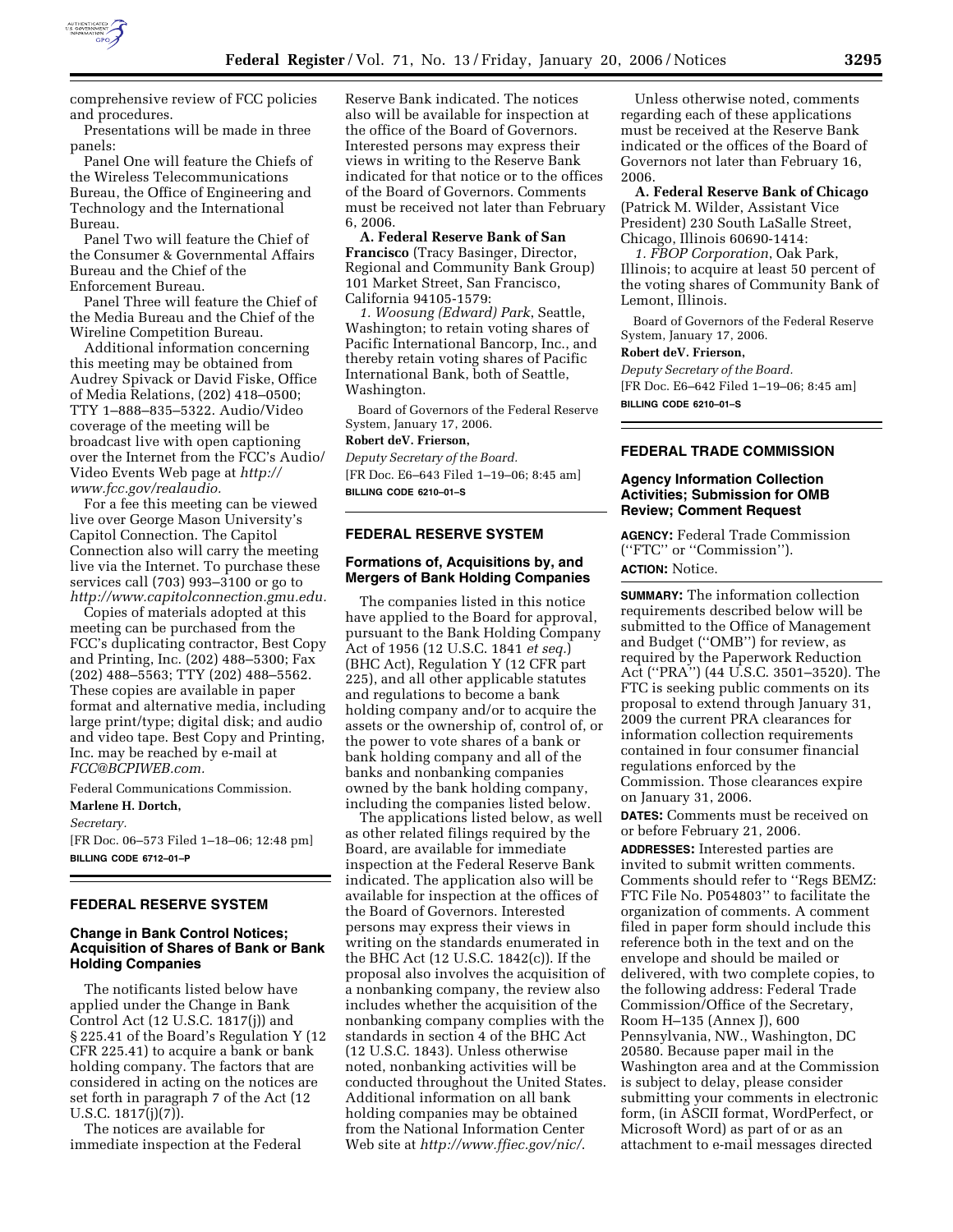to the following e-mail box: *paperworkcomment@ftc.gov.* However, if the comment contains any material for which confidential treatment is requested, it must be filed in paper form, and the first page of the document must be clearly labeled ''Confidential.'' 1

All comments should additionally be submitted to: Office of Management and Budget, Attention: Desk Officer for the Federal Trade Commission. Comments should be submitted via facsimile to (202) 395–6974 because U.S. Postal Mail is subject to lengthy delays due to heightened security precautions.

The FTC Act and other laws the Commission administers permit the collection of public comments to consider and use in this proceeding as appropriate. All timely and responsive public comments will be considered by the Commission and will be available to the public on the FTC Web site, to the extent practicable, at *http://www.ftc.gov.*  As a matter of discretion, the FTC makes every effort to remove home contact information for individuals from the public comments it receives before placing those comments on the FTC Web site. More information, including routine uses permitted by the Privacy Act, may be found in the FTC's privacy policy at *http://www.ftc.gov/ftc/ privacy.htm.* 

**FOR FURTHER INFORMATION CONTACT:**  Requests for additional information or copies of the proposed information requirements should be addressed to Carole Reynolds, Attorney, Division of Financial Practices, Bureau of Consumer Protection, Federal Trade Commission, 600 Pennsylvania Ave., NW., Washington, DC 20580, (202) 326–3230. **SUPPLEMENTARY INFORMATION:** The four regulations covered by this notice are:

(1) Regulations promulgated under The Equal Credit Opportunity Act, 15 U.S.C. 1691 *et seq.* (''ECOA'') (''Regulation B'') (Control Number: 3084–0087);

(2) Regulations promulgated under The Electronic Fund Transfer Act, 15 U.S.C. 1693 *et seq.* (''EFTA'') (''Regulation E'') (Control Number: 3084–0085);

(3) Regulations promulgated under The Consumer Leasing Act, 15 U.S.C. 1667 *et seq.* (''CLA'') (''Regulation M'') (Control Number: 3084–0086);

(4) Regulations promulgated under The Truth-In-Lending Act, 15 U.S.C. 1601 *et seq.* (''TILA'') (''Regulation Z'') (Control Number: 3084–0088).

On September 28, 2005, the FTC sought comment on the information collection requirements associated with the regulations discussed below. *See* 70 FR 56696. The Commission received one comment from the National Automobile Dealers Association (''NADA'') pertaining to certain aspects of regulatory burden affecting Regulations B, M, and Z.2 The issues raised in the NADA comment are discussed under the applicable regulation subheadings. As required by the PRA, the FTC is providing this second opportunity for public comment before requesting that OMB extend the existing paperwork clearance for the regulations discussed herein. 44 U.S.C. 3506(c)(2)(A).

Each of these four rules impose certain recordkeeping and disclosure requirements associated with providing credit or with other financial transactions. As detailed below, FTC staff has calculated the PRA burden for each rule based on the compliance costs of entities subject to enforcement by the FTC. All of these rules require covered entities to keep certain records. As discussed below, in most instances, staff believes that these entities would generally retain these records in the normal course of business even absent the recordkeeping requirement in the rules.3 There is also some burden associated with ensuring that covered entities do not prematurely dispose of relevant records during the period of time required by the applicable rule.

Disclosure requirements involve both set-up and monitoring costs as well as certain transaction-specific costs. ''Setup'' burden, incurred by new entrants only, includes identifying the applicable disclosure requirements, determining compliance obligations, and designing and developing compliance systems and procedures. ''Monitoring'' burden, incurred by all covered entities, includes reviewing and obtaining guidance on revisions to regulatory requirements, revising compliance

systems and procedures as necessary, and monitoring the ongoing operation of systems and procedures to ensure continued compliance. ''Transactionrelated'' burden refers to the effort associated with providing the various required disclosures in individual transactions. While this burden varies with the number of transactions, the figures shown for transaction-related burden in the tables that follow are estimated averages.

The actual range of compliance burden experienced by covered entities, and reflected in those averages, varies widely. Depending on the extent to which covered entities have developed computer-based systems and procedures for providing the required disclosures (and/or the extent which such entities utilize electronic transactions, communications, and/or electronic recordkeeping), and the efficacy of those systems and procedures, some entities may have little burden, while others may incur a higher burden.4

Calculating the burden associated with the four regulations' disclosure requirements is very difficult because of the highly diverse group of affected entities. The ''respondents'' included in the following burden calculations consist of credit and lease advertisers, creditors, financial institutions, service providers, certain government agencies and others involved in delivering electronic fund transfers (EFTs) of government benefits, and lessors.5 The burden estimates represent staff's best assessment, based on its knowledge and expertise relating to the financial services industry. To derive these estimates, staff considered the wide variations in covered entities': (1) Size and location; (2) credit or lease products offered, extended, or advertised, and their particular terms; (3) types of EFTs used; (4) types and occurrences of adverse actions; (5) types of appraisal reports utilized; and (6) computer systems and electronic features of compliance operations.

The required disclosures do not impose PRA burden on some covered

<sup>5</sup>The Commission generally does not have jurisdiction over banks under the applicable regulations.

<sup>1</sup>Commission Rule 4.2(d), 16 CFR 4.2(d). The comment must be accompanied by an explicit request for confidential treatment, including the factual and legal basis for the request, and must identify the specific portions of the comment to be withheld from the public record. The request will be granted or denied by the Commission's General Counsel, consistent with applicable law and the public interest. *See* Commission Rule 4.9(c), 16 CFR  $4.9(c)$ .

<sup>2</sup>NADA represents approximately 20,000 franchised automobile and truck dealers (''auto dealers'') who sell new and used vehicles and engage in service, repair and parts sales. NADA's comment is available at *http://www.ftc.gov/os/ comments/pra-regsbemz/index.htm.* 

<sup>3</sup>Because most records would be retained in the ordinary course of business, entities can use existing retention or storage facilities for any particular records that might be maintained for regulatory purposes. Additionally, as discussed below, paper retention is not required under the regulations; financial entities may use electronic or other non-paper retention formats.

<sup>4</sup>For example, large retailers may use computerbased and/or electronic means to provide required disclosures, including issuing some disclosures en masse, *e.g.*, notices of changes in terms. Smaller retailers or other creditors may have less automated compliance systems but may nonetheless rely on electronic mechanisms for disclosures and recordkeeping. Regardless of size, some entities may utilize compliance systems that are fully integrated into their general business operational system; as such, they may have minimal additional burden. Other entities, including auto dealers, may have incorporated fewer of these approaches into their systems and may have a higher burden.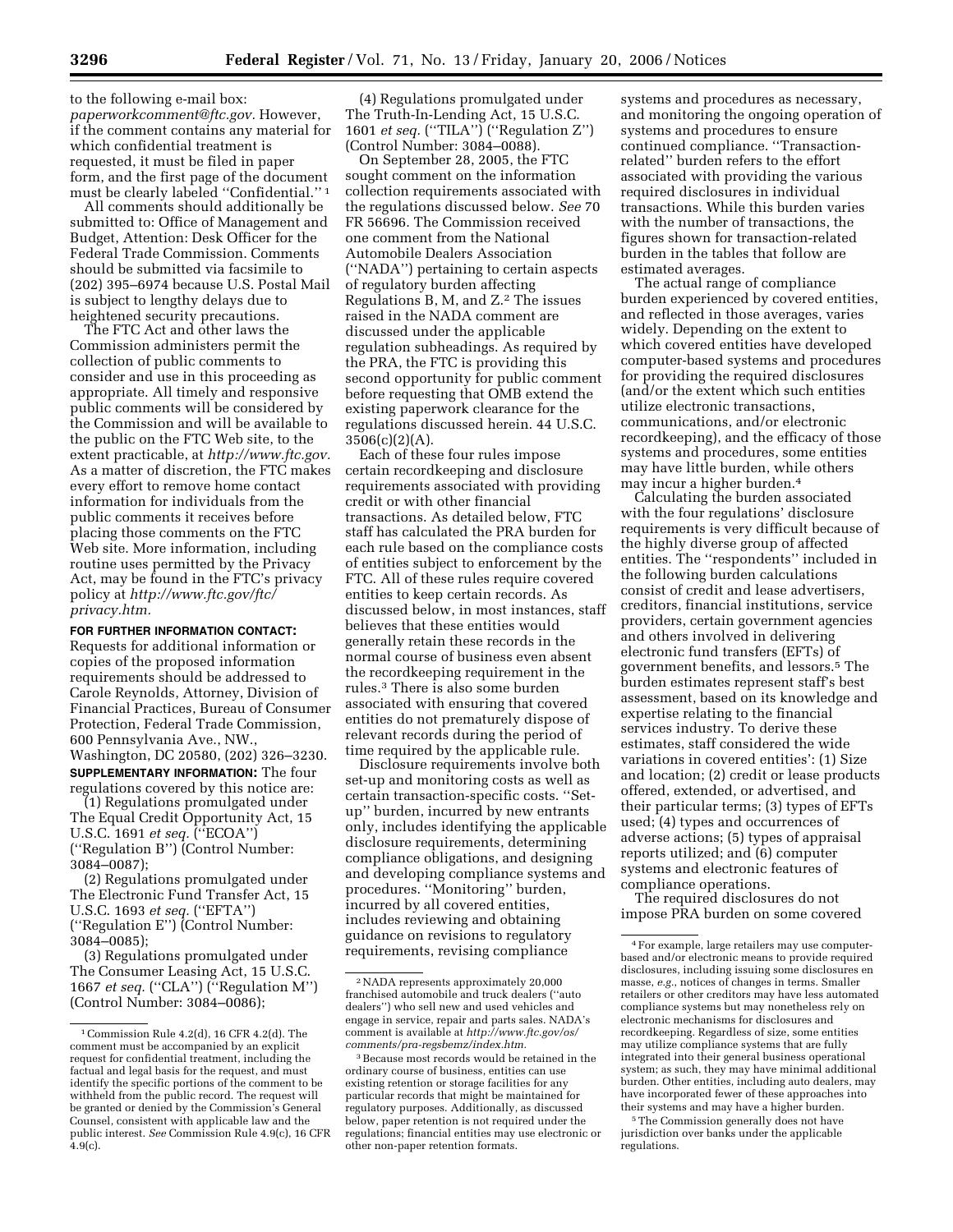entities because the entities make those disclosures in the ordinary course of business. In addition, as noted above, some entities use computer-based and/ or electronic means of providing the required disclosures, while others rely on methods requiring more manual effort.

The cost estimates shown below relate to labor costs and include the time necessary to train employees to be in compliance with the regulations.6 The applicable PRA requirements generally impose minimal capital or other nonlabor costs, as affected entities usually have the necessary equipment and storage for other business purposes. Similarly, staff estimates that compliance with these rules generally entails minimal printing and copying costs beyond that associated with documenting financial transactions in the ordinary course of business.7

#### **1. Regulation B**

The ECOA prohibits discrimination in the extension of credit. Regulation B, 12 CFR 202, promulgated by the Board of Governors of the Federal Reserve System (''FRB''), establishes both recordkeeping and disclosure requirements to assist consumers in understanding their rights under the ECOA and to assist in detecting unlawful discrimination. The FTC enforces the ECOA as to all creditors except those that are subject to the regulatory authority of another federal agency (such as federally chartered or insured depository institutions).8

*Estimated annual hours burden:*  3,689,000 hours, rounded to the nearest thousand (1,436,833 recordkeeping hours + 2,251,771 disclosure hours).

*Recordkeeping:* In its comment, NADA states that burden estimates in the September 2005 **Federal Register**  Notice do not account for recordkeeping

of ''dead deals'' (*i.e.*, customer inquiries that do not result in a vehicle sale, for example, where the customer submits a credit application at one dealership but purchases elsewhere) because these records would not be retained in the ordinary course of business. However, it is unclear that the auto dealers, or any particular auto transaction, would be covered by the aforementioned definition of ''creditor'' under Regulation B; a factual assessment would be necessary regarding the dealers' activities. Nonetheless, although auto dealers may or may not be covered, depending on the facts in any given situation, as discussed below, staff has increased its burden estimates to account for the possibility of additional recordkeeping costs for these items.

FTC staff estimates that Regulation B's general recordkeeping requirements affect 1,000,000 credit firms subject to the Commission's jurisdiction, at an average annual burden of 1.25 hours per firm, for a total of 1,250,000 hours.9 Staff also estimates that the requirement that mortgage creditors monitor information about race/national origin, sex, age, and marital status imposes a maximum burden of one minute each for approximately eleven million credit applications (based on industry data regarding the approximate number of mortgage purchase and refinance originations), for a total of 183,333 hours.10 Staff also estimates that recordkeeping of self-testing subject to the regulation would affect 2,500 firms, with an average annual burden of one hour per firm, for a total of 2,500 hours, and that recordkeeping of any corrective action for self-testing would affect 250 firms in a given year, with an average annual burden of four hours per firm, for a total of 1,000 hours. The total estimated recordkeeping burden is 1,436,833 hours.

*Disclosure:* Regulation B requires that creditors (*i.e.*, entities that regularly participate in a credit decision, including setting the terms of the credit) provide notices whenever they take adverse action. NADA asserts that burden estimates are understated, in view of recent developments, including case law, which necessitates additional specialized compliance training. Although staff believes its estimates encompassed these matters—and such regulatory compliance training tends to involve multiple topics under Federal and state law—staff has increased its adverse action disclosure estimates to account for these issues.

Regulation B also requires entities that extend various types of mortgage credit to provide a copy of the appraisal report to applicants or to notify them of their right to a copy of the report (and thereafter provide a copy of the report, upon the applicant's request). It also requires that for accounts which spouses may use or for which they are contractually liable, creditors who report credit history must do so in a manner reflecting both spouses' participation. Further, it requires creditors that collect applicant characteristics for purposes of conducting a self-test to disclose to those applicants that providing the information is optional, that the creditor will not take the information into account in any aspect of the credit transactions, and, if applicable, that the information will be noted by visual observation or surname if the applicant chooses not to provide it.11

Regulation B applies to retailers, mortgage lenders, mortgage brokers, finance companies, Internet businesses, and others. Below is staff's best estimate of burden applicable to this highly broad spectrum of covered entities.

|                                                                 |                     | Setup/Monitoring 1                    |                                      | Transaction-related <sup>2</sup> |                                      |                                       |                        |
|-----------------------------------------------------------------|---------------------|---------------------------------------|--------------------------------------|----------------------------------|--------------------------------------|---------------------------------------|------------------------|
| <b>Disclosure</b>                                               | Respondents         | Average Bur-<br>den per<br>Respondent | Total Setup/<br>Monitoring<br>Burden | Number of<br>Transactions        | Average<br>Burden per<br>Transaction | Total<br>Transaction<br><b>Burden</b> | Total<br><b>Burden</b> |
| Credit history reporting<br>Adverse action notices <sup>3</sup> | 250,000<br>000,000, | .25<br>.75                            | 62.500<br>750.000                    | 125,000,000<br>200.000.000       | .25<br>.25                           | 520,833<br>833.333                    | 583,333<br>.583,333    |

<sup>6</sup>Employee training for these regulations often addresses far more than the notices and recordkeeping required for the regulations. Regulatory compliance is one subset of employee business training and the regulatory compliance encompasses a wide variety of issues extending beyond those for Regulations B, E, M, and Z (*e.g.*, privacy and security, tax, and contract and other state law issues).

7For many industries (including auto dealers), contractual obligations and financial disclosures are often merged into a single document, such as the ''retail installment contract'' (for credit) or ''lease agreement'' (for leases). This document provides

contractual terms as well as various state and federal disclosures; in many instances, the terms meet federal and state contract and other state law purposes. Thus, printing and copying costs are attributable to multiple purposes, including establishing the contractual obligation of the parties, and generally occur in the ordinary course of business, rather than being solely attributable to federal disclosure mandates. Moreover, streamlined model forms are also provided for notices under the regulations, which minimizes compliance costs, including any for printing and copying.

8Under Regulation B, for the requirements at issue, ''creditor'' means a person who ''in the

ordinary course of business, regularly participates in a credit decision, including setting the terms of the credit.'' *See* 12 CFR 202.2(l).

9As aforementioned, in light of NADA's comment, staff has increased its previous estimate.

10Regulation B contains model forms that creditors may use to gather and retain the required information.

11The disclosure may be provided orally or in writing. Regulation B provides a model form to assist creditors in providing the disclosure. The FRB added this disclosure requirement in 2003. *See*  52 FR 13144, 13163–64 (Mar. 18, 2003).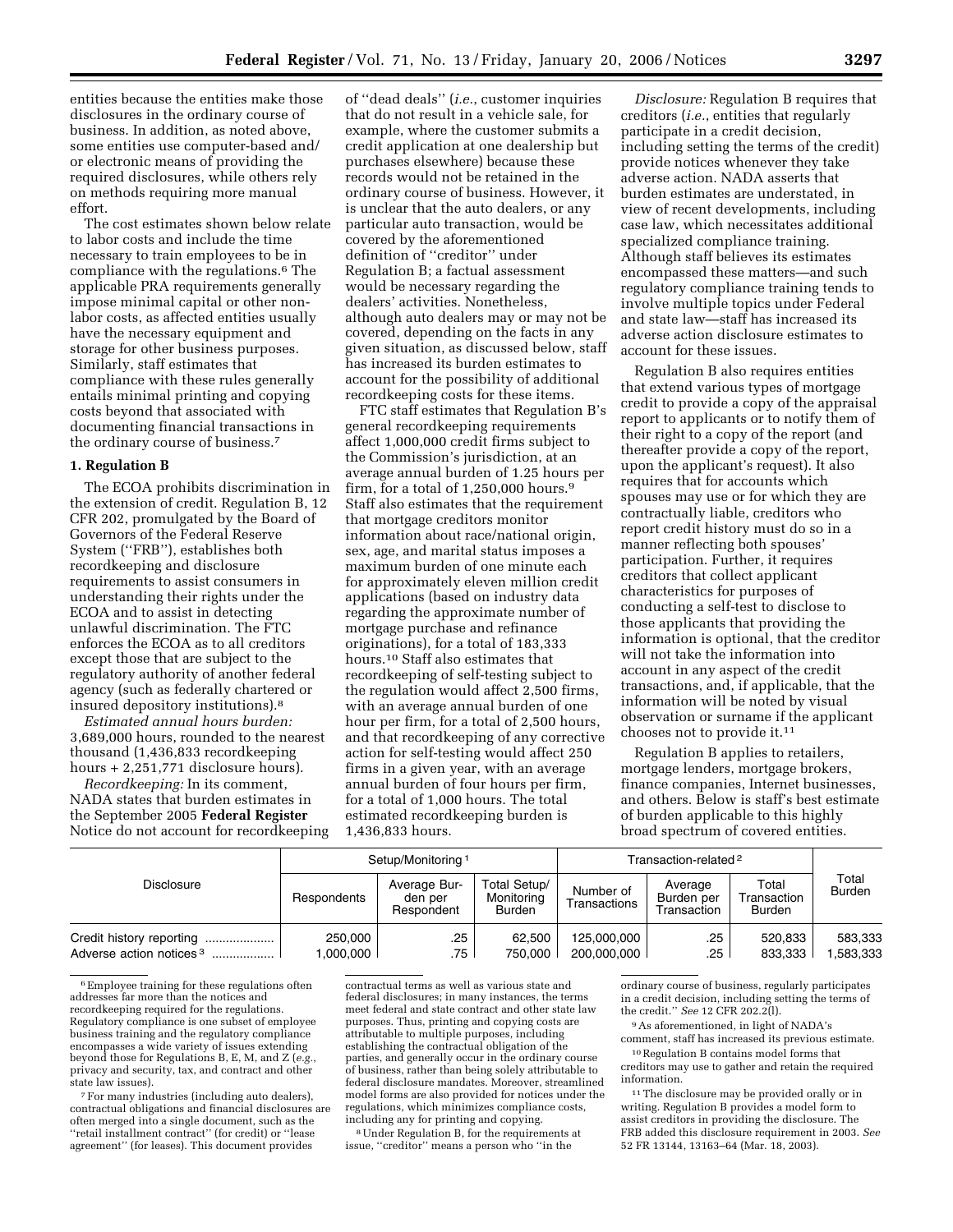|                       |                           | Setup/Monitoring 1                    |                                      | Transaction-related <sup>2</sup>  |                                      |                                       |                           |
|-----------------------|---------------------------|---------------------------------------|--------------------------------------|-----------------------------------|--------------------------------------|---------------------------------------|---------------------------|
| <b>Disclosure</b>     | Respondents               | Average Bur-<br>den per<br>Respondent | Total Setup/<br>Monitoring<br>Burden | Number of<br>Transactions         | Average<br>Burden per<br>Transaction | Total<br>Transaction<br><b>Burden</b> | Total<br><b>Burden</b>    |
| Self-test disclosures | 25,000<br>25,000<br>2.500 | .5<br>.5<br>.5                        | 12,500<br>12,500<br>1.250            | 7,000,000<br>7,000,000<br>125.000 | .25<br>.25<br>.25                    | 29,167<br>29.167<br>521               | 41,667<br>41.667<br>1,771 |
| Total                 |                           |                                       |                                      |                                   |                                      |                                       | 2,251,771                 |

1With respect to appraisal notices and appraisal reports, the above figures reflect an increase in applicable mortgage entities. The figures assume that approximately half of those entities (.5 × 50,000, or 25,000 businesses) would not otherwise provide this information and thus would<br>be affected. The figures also assume that all applicable entities would provide <sup>2</sup> The above figures reflect an increase in mortgage transactions. They assume that half of applicable mortgage transactions (.5 x 14,000,000 or 7,000,000) would not otherwise provide the appraisal notices and reports an

<sup>3</sup>These figures include the fact that for incomplete applications, creditors may initially provide the adverse action notice or a notice of incompleteness.

*Estimated annual cost burden:*  \$74,754,000, rounded to the nearest thousand (\$22,298,493 recordkeeping cost + \$52,455,799 disclosure cost).

Staff calculated labor costs by applying appropriate hourly cost figures to the burden hours described above. The hourly rates used below (\$32 for managerial or professional time,<sup>12</sup> \$21 for skilled time, and \$14 for clerical time) are averages, based on current Bureau of Labor Statistics cost figures.

*Recordkeeping:* Staff estimates that the general recordkeeping responsibility of 1.25 hours per creditor would involve approximately 90 percent clerical time and 10 percent skilled technical time. Keeping records of race/national origin, sex, age, and marital status requires an estimated one minute of skilled technical time. Keeping records of the self-test responsibility and of any corrective actions requires an estimated one hour and four hours, respectively,

of skilled technical time. As shown below, the total recordkeeping cost is \$22,298,493.

*Disclosure:* For each notice or information item listed, staff estimates that the burden hours consist of 10 percent managerial or professional time and 90 percent skilled technical time. As shown below, the total disclosure cost is \$52,455,799.

|                                    |                                            | Managerial                                            |                                                   | Skilled technical                                         | Clerical        |                    |                                                          |  |
|------------------------------------|--------------------------------------------|-------------------------------------------------------|---------------------------------------------------|-----------------------------------------------------------|-----------------|--------------------|----------------------------------------------------------|--|
| Required task                      | Time<br>(hours)                            | Cost<br>(\$32/hr.) <sup>1</sup>                       | Time<br>(hours)                                   | Cost<br>(\$21/hr.)                                        | Time<br>(hours) | Cost<br>(\$14/hr.) | Total cost<br>(S)                                        |  |
| Recordkeeping of corrective action |                                            | \$0<br>0                                              | 125,000<br>183,333<br>2,500<br>1.000              | \$2,625,000<br>3,849,993<br>52,500<br>21,000              | 1,125,000       | \$15,750,000       | \$18,375,000<br>3,849,993<br>52,500<br>21.000            |  |
|                                    | .                                          |                                                       |                                                   |                                                           |                 |                    | 22,298,493                                               |  |
|                                    | 58,333<br>158,333<br>4,167<br>4,167<br>177 | 1,866,656<br>7,758,317<br>133.344<br>133,344<br>5,664 | 525,000<br>1,425,000<br>37.500<br>37,500<br>1,594 | 11,025,000<br>29,925,000<br>787.500<br>787,500<br>133,474 |                 |                    | 12,891,656<br>37,683,317<br>920,844<br>920,844<br>39,138 |  |
| <b>Total Disclosure</b>            |                                            |                                                       |                                                   |                                                           |                 |                    | 52,455,799                                               |  |
| Total Recordkeeping and Disclosure |                                            |                                                       |                                                   |                                                           |                 |                    | 74,754,292                                               |  |

1The above figures reflect that for adverse action, hourly rates of \$49 for attorney/professional time were used due to specialized training.

## **2. Regulation E**

The EFTA requires accurate disclosure of the costs, terms, and rights relating to EFT services to consumers. Regulation E, 12 CFR part 205, promulgated by the FRB, establishes both recordkeeping and disclosure requirements applicable to entities providing EFT services to consumers. The FTC enforces the EFTA as to all entities providing EFT services except those that are subject to the regulatory authority of another Federal agency

(such as federally chartered or insured depository institutions).

*Estimated annual hours burden:*  3,580,000 hours (500,000 recordkeeping hours + approximately 3,080,000 disclosure hours).

*Recordkeeping:* Staff estimates that Regulation E's recordkeeping requirements affect 500,000 firms offering EFT services to consumers and subject to the Commission's jurisdiction, at an average annual

burden of one hour per firm, for a total of 500,000 hours.

*Disclosure:* Regulation E applies to financial institutions (including certain retailers and electronic commerce entities), service providers, various Federal and state agencies offering EFTs, and others. Below is staff's best estimate of burden applicable to this highly broad spectrum of covered entities.

<sup>12</sup> In view of NADA's comment, staff has utilized higher hourly rates of \$49 for ''attorney or

professional time'' for specialized training in adverse action requirements, as part of the cost of compliance.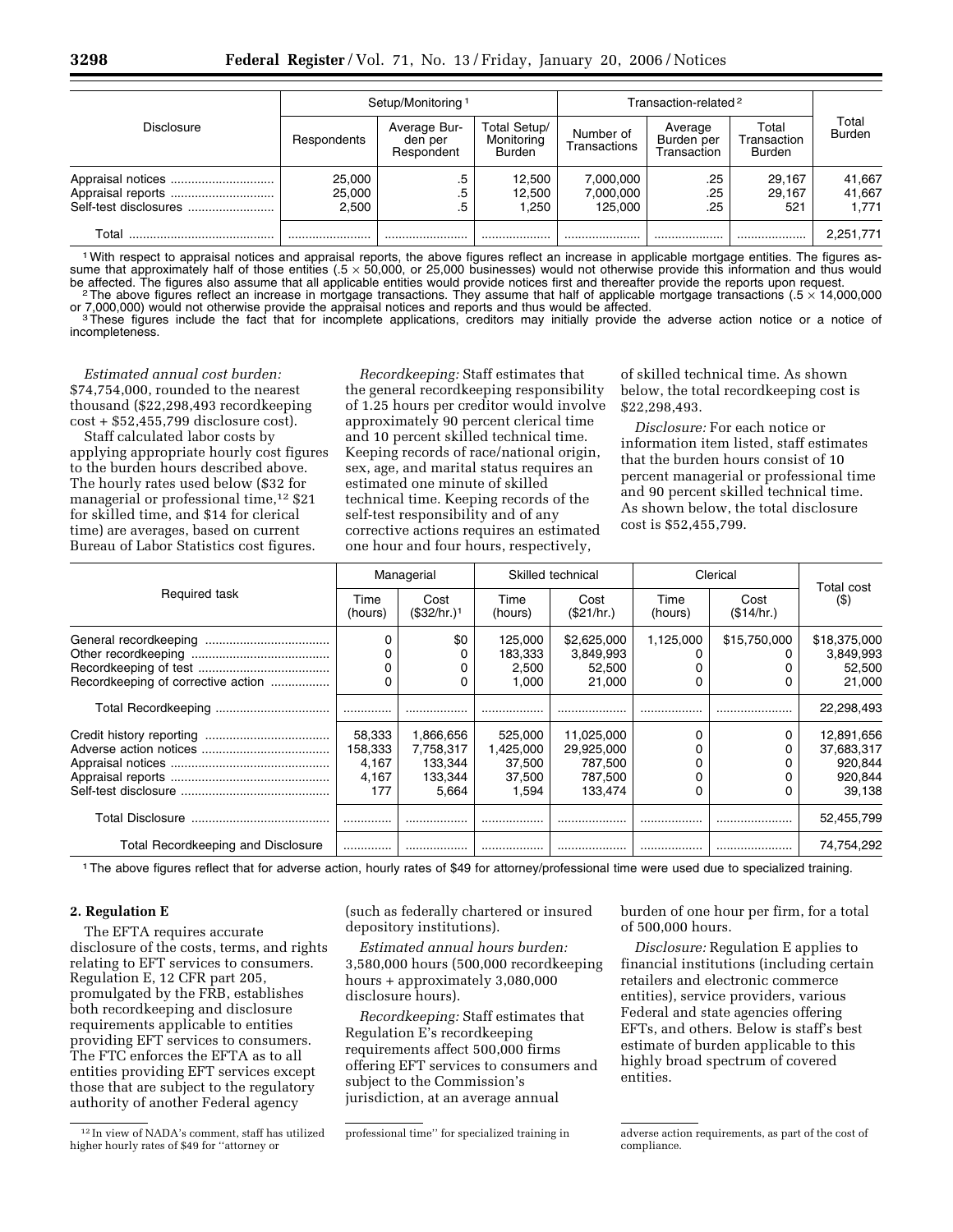**Federal Register** / Vol. 71, No. 13 / Friday, January 20, 2006 / Notices **3299** 

|                          |             | Setup/monitoring                 |                                      | Transaction-related       |                                      |                                |                 |
|--------------------------|-------------|----------------------------------|--------------------------------------|---------------------------|--------------------------------------|--------------------------------|-----------------|
| Disclosure               | Respondents | Average burden<br>per respondent | Total setup/<br>monitoring<br>burden | Number of<br>transactions | Average<br>burden per<br>transaction | Total<br>transaction<br>burden | Total<br>burden |
| Initial terms            | 100,000     | .5                               | 50,000                               | 1,000,000                 | .02                                  | 333                            | 50,333          |
| Change in terms          | 25,000      | .5                               | 12,500                               | 33,000,000                | .02                                  | 11,000                         | 23,500          |
| Periodic statements      | 100,000     | .5                               | 50,000                               | 1,200,000,000             | .02                                  | 400,000                        | 450,000         |
| Error resolution         | 100.000     | .5                               | 50,000                               | 1.000.000                 | 5                                    | 83.333                         | 133.333         |
| Transaction receipts     | 100.000     | .5                               | 50.000                               | 5.000.000.000             | .02                                  | 1.666.667                      | 1,716,667       |
| Preauthorized transfers  | 500.000     | .5                               | 250,000                              | 1.000.000                 | .25                                  | 4.167                          | 254.167         |
| Service provider notices | 100.000     | .25                              | 25,000                               | 1,000,000                 | .25                                  | 4.167                          | 29.167          |
| Govt. benefit notices    | 10.000      | .5                               | 5.000                                | 100,000,000               | .25                                  | 416.667                        | 421.667         |
| ATM notices              | 500         | .25                              | 125                                  | 250.000                   | .25                                  | 1.041                          | 1.166           |
| Total<br>                |             |                                  |                                      |                           |                                      |                                | 3,080,000       |

*Estimated annual cost burden:*  \$75,418,000, rounded to the nearest thousand (\$7,350,000 recordkeeping cost + \$68,068,000 disclosure cost).

Staff calculated labor costs by applying appropriate hourly cost figures to the burden hours described above. The hourly rates used below (\$32 for managerial time, \$21 for skilled

technical time, and \$14 for clerical time) are averages, based on current Bureau of Labor Statistics cost figures.

*Recordkeeping:* For the 500,000 recordkeeping hours, staff estimates that 10 percent of the burden hours require skilled technical time and 90 percent require clerical time. As shown below,

the total recordkeeping cost is \$7,350,000.

*Disclosure:* For each notice or information item listed, staff estimates that 10 percent of the burden hours require managerial time and 90 percent require skilled technical time. As shown below, the total disclosure cost is \$68,068,000.

|                                     |                 | Managerial         |                 | Skilled technical  | Clerical        | Total cost         |             |
|-------------------------------------|-----------------|--------------------|-----------------|--------------------|-----------------|--------------------|-------------|
| Reguired task                       | Time<br>(hours) | Cost<br>(\$32/hr.) | Time<br>(hours) | Cost<br>(\$21/hr.) | Time<br>(hours) | Cost<br>(\$14/hr.) | (\$)        |
| Recordkeeping<br>Disclosure:        |                 | \$0                | 50,000          | \$1,050,000        | 450.000         | \$6,300,000        | \$7,350,000 |
|                                     | 5,033           | 161.056            | 45.300          | 951.300            |                 |                    | 1,112,356   |
|                                     | 2,350           | 75,200             | 21,150          | 444.150            |                 |                    | 519,350     |
|                                     | 45.000          | 1.440.000          | 405.000         | 8,505,000          |                 |                    | 9.945.000   |
|                                     | 13,333          | 426.650            | 120,000         | 2,520,000          |                 |                    | 2,946,656   |
|                                     | 171.667         | 5,493,344          | 1,545,000       | 32,445,000         |                 |                    | 37,938,344  |
|                                     | 25.417          | 813.344            | 228,750         | 4,803,750          |                 |                    | 5,617,094   |
|                                     | 2,917           | 93.344             | 26,250          | 551.250            |                 |                    | 644.594     |
|                                     | 42,167          | 1,349,344          | 379,500         | 7,969,500          |                 |                    | 9,318,844   |
| ATM Notices                         | 116             | 3.712              | 1.050           | 22,050             |                 | 0                  | 25.762      |
|                                     |                 |                    |                 |                    | .               |                    | 68,068,000  |
| Total Recordkeeping and Disclosures |                 |                    |                 |                    |                 |                    | 75,418,000  |

### **3. Regulation M**

The CLA requires accurate disclosure of the costs and terms of leases to consumers. Regulation M, 12 CFR part 213, promulgated by the FRB, establishes disclosure requirements that assist consumers in comparison shopping and in understanding the terms of leases and recordkeeping requirements that assist enforcement of the CLA. The FTC enforces the CLA as to all lessors and advertisers except those that are subject to the regulatory authority of another federal agency (such as federally chartered or insured depository institutions).

*Estimated annual hours burden:*  292,000 hours, rounded to the nearest thousand (150,000 recordkeeping hours + 141,667 disclosure hours).

*Recordkeeping:* Staff estimates that Regulation M's recordkeeping requirements affect approximately 150,000 firms leasing products to consumers and subject to the Commission's jurisdiction, at an average annual burden of one hour per firm, for a total of 150,000 hours.

*Disclosure:* Regulation M applies to automobile lessors (such as auto dealers, independent leasing companies, and manufacturers' captive finance companies), computer lessors (such as computer dealers and other retailers), furniture lessors, various electronic commerce lessors, and diverse types of lease advertisers, and others.

As aforementioned, NADA asserts that burden estimates are understated, in view of recent developments, including case law, which necessitates

additional specialized compliance training. Although staff believes its estimates encompassed these matters and, as noted above, such regulatory compliance training tends to involve multiple topics under Federal and state law—staff has increased its burden estimates pertaining to auto leases to account for these issues. Additionally, NADA asserts that estimates are understated due to printing and copying costs associated with providing Regulation M disclosures on lease agreements and retention of paper records. However, these contracts, and the specific lease terms, serve a dual purpose of providing contractual provisions as well as regulatory information; the material is generally part of the agreement under state law. Moreover, Regulation M does not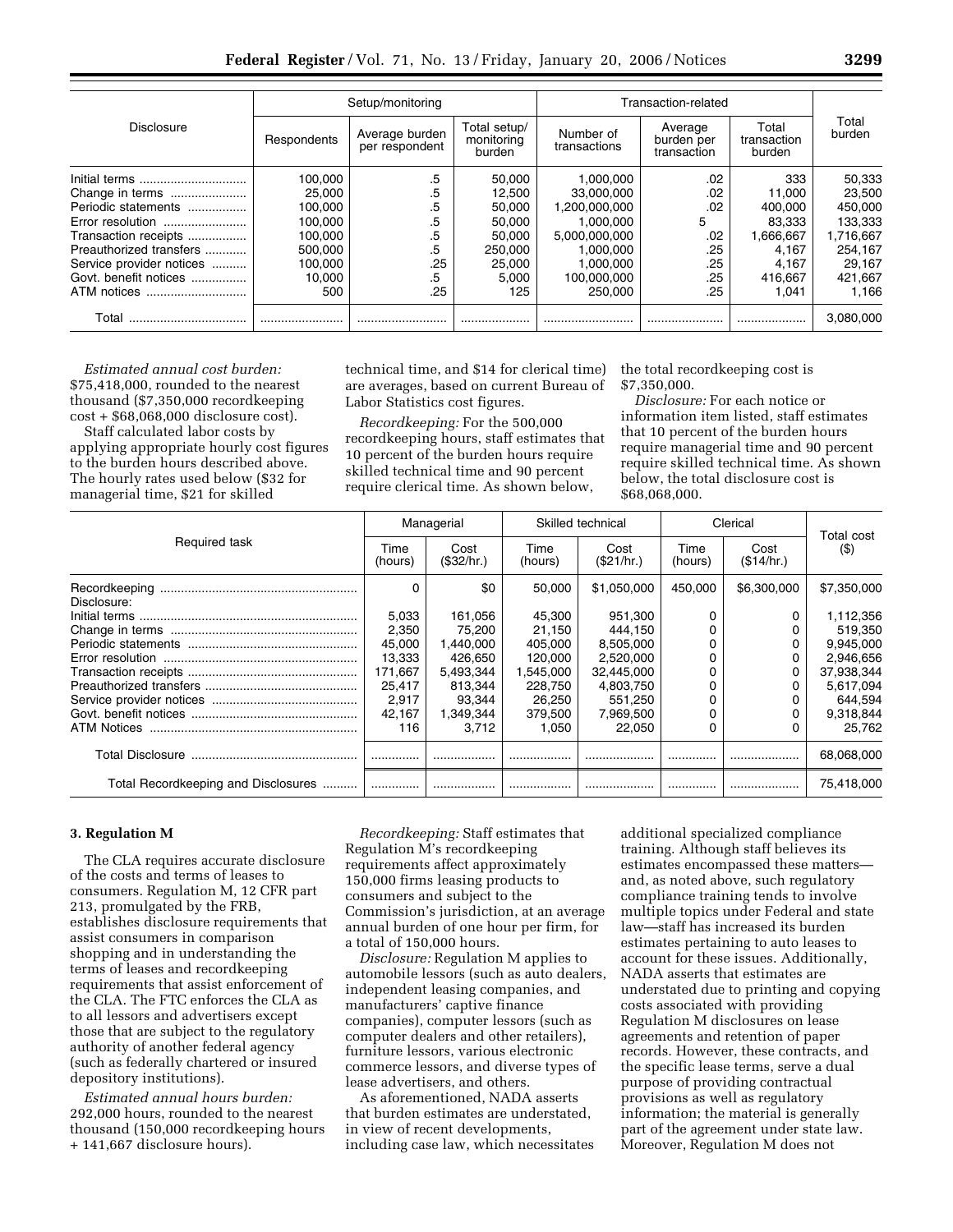mandate paper record retention: it permits companies to use electronic and other nonpaper forms of record retention. As more dealers shift to such

other formats, any such costs should decrease or be eliminated. Staff believes, therefore, that additional increases based on this consideration are not

appropriate. Accordingly, below is staff's best estimate of burden applicable to this highly broad spectrum of covered entities.

|                                                                      |                             | Setup/monitoring                    |                                      | Transaction-related                 |                                      |                                    |                            |
|----------------------------------------------------------------------|-----------------------------|-------------------------------------|--------------------------------------|-------------------------------------|--------------------------------------|------------------------------------|----------------------------|
| Disclosure                                                           | Respond-<br>ents            | Average<br>burden per<br>respondent | Total setup/<br>monitoring<br>burden | Number of<br>transactions           | Average<br>burden per<br>transaction | Total trans-<br>action bur-<br>den | Total bur-<br>den          |
| Auto Leases <sup>1</sup><br>Other Leases <sup>2</sup><br>Advertising | 50,000<br>100,000<br>25,000 | .50<br>.50                          | 50,000<br>50,000<br>12.500           | 2,500,000<br>1,000,000<br>1.000.000 | .50<br>.25<br>.25                    | 20,833<br>4,167<br>4.167           | 70,833<br>54,167<br>16.667 |
| Total                                                                | .                           |                                     |                                      |                                     |                                      |                                    | 141,667                    |

1This category focuses on consumer vehicle leases. Vehicle leases are subject to more lease disclosure requirements (pertaining to computation of payment obligations) than other lease transactions. (Only consumer leases for more than four months are covered.) See 15 U.S.C.<br>1667(1); 12 CFR 213.2(e)(1).

<sup>2</sup>This category focuses on all types of consumer leases other than vehicle leases. It includes leases for computers, other electronics, small appliances, furniture, and other transactions. (Only consumers leases for more than four months are covered.) See 15 U.S.C. 1667(1); 12 CFR 213.2(e)(1).

*Estimated annual cost burden:*  \$5,456,000, rounded to the nearest thousand (\$2,205,000 recordkeeping cost + \$3,251,255 disclosure cost).

Staff calculated labor costs by applying appropriate hourly cost figures to the burden hours described above. The hourly rates used below (\$32 for managerial or professional time,<sup>13</sup> \$21

for skilled technical time, and \$14 for clerical time) are averages, based on current Bureau of Labor Statistics cost figures.

*Recordkeeping:* For the 150,000 recordkeeping hours, staff estimates that 10 percent of the burden hours require skilled technical time and 90 percent require clerical time. As shown below,

the total recordkeeping cost is \$2,205,000.

*Disclosure:* For each notice or information item listed, staff estimates that 10 percent of the burden hours require managerial or professional time and 90 percent require skilled technical time. As shown below, the total disclosure cost is \$3,251,255.

|                                          | Managerial      |                                  |                 | Skilled technical  | Clerical        |                    |                      |  |
|------------------------------------------|-----------------|----------------------------------|-----------------|--------------------|-----------------|--------------------|----------------------|--|
| Required task                            | Time<br>(hours) | Cost<br>$($32/hr.)$ <sup>1</sup> | Time<br>(hours) | Cost<br>(\$21/hr.) | Time<br>(hours) | Cost<br>(\$14/hr.) | Total cost<br>$($ \$ |  |
| Recordkeeping<br>Disclosures:            |                 | \$0                              | 15.000          | \$315,000          | 135.000         | \$1,890,000        | \$2,205,000          |  |
|                                          | 7,083           | 347,067                          | 63,750          | 1,338,750          |                 |                    | 1,685,817            |  |
|                                          | 5,417           | 173,344                          | 48,750          | 1,023,750          |                 |                    | 1,197,094            |  |
|                                          | 1.667           | 53.344                           | 15.000          | 315,000            |                 |                    | 368,344              |  |
| Total Disclosures                        |                 |                                  |                 |                    |                 |                    | 3,251,255            |  |
| Total Recordkeeping and Disclo-<br>sures |                 |                                  |                 |                    |                 |                    | 5,456,255            |  |

1The above figures reflect that for auto leases, hourly rates of \$49 for attorney/professional time were used due to specialized training.

# **4. Regulation Z**

The TILA was enacted to foster comparison credit shopping and informed credit decision making by requiring accurate disclosure of the costs and terms of credit to consumers. Regulation Z, 12 CFR part 226, promulgated by the FRB, establishes both recordkeeping and disclosure requirements to assist consumers and the enforcement of the TILA. The FTC enforces the TILA as to all creditors and advertisers except those that are subject to the regulatory authority of another Federal agency (such as federally chartered or insured depository institutions).

*Estimated annual hours burden:*  17,639,000 hours, rounded to the nearest thousand (1,000,000 recordkeeping hours + 16,639,165 disclosure hours).

*Recordkeeping:* FTC staff estimates that Regulation Z's recordkeeping requirements affect approximately 1,000,000 firms offering credit and subject to the Commission's jurisdiction, at an average annual burden of one hour per firm, for a total of 1,000,000 hours.

*Disclosure:* Regulation Z disclosure requirements pertain to open-end and closed-end credit. The Regulation applies to retailers (such as department

stores, appliance stores, discount retailers, medical-dental service providers, home improvement sellers, and electronic commerce retail operators); mortgage companies; finance companies; credit advertisers; auto dealerships; student loan companies; home fuel or power services (for furnaces, stoves, microwaves, and other heating, cooling or residential power equipment); credit advertisers; and others.

NADA asserts that the burden estimates for closed end credit disclosures are understated in view of recent developments including case law, which necessitates additional

<sup>13</sup> In view of NADA's comment, staff has utilized higher hourly rates of \$49 for ''attorney or

professional time'' to reflect the need for specialized training in lease requirements, as part of the cost of compliance.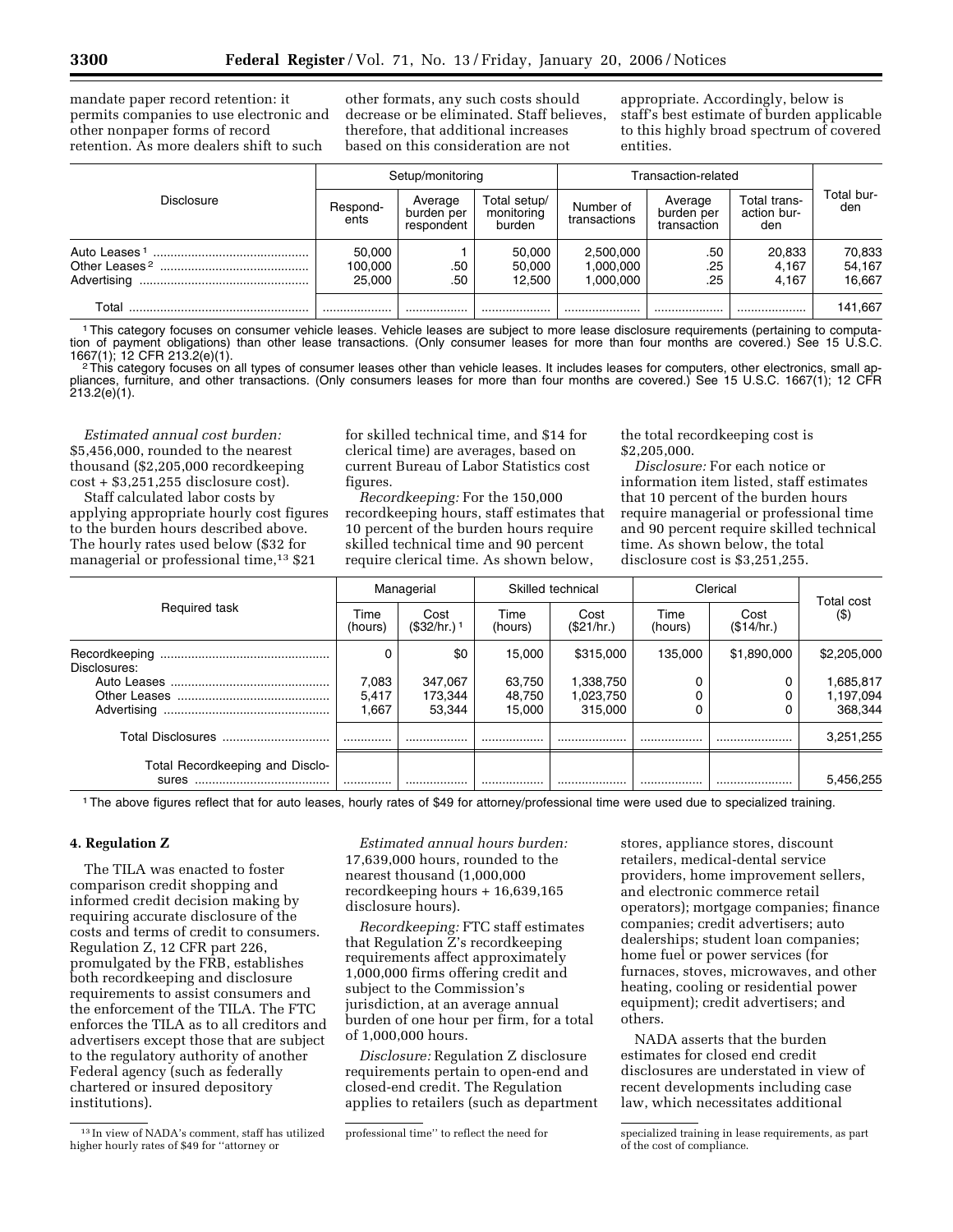specialized compliance training. As noted, although staff believes its estimates encompassed these matters and such regulatory compliance training tends to involve multiple topics under federal and state law—staff has increased its estimates pertaining to closed-end credit disclosures to account for these issues. Additionally, NADA

asserts that estimates are understated due to printing and copying costs associated with providing Regulation Z disclosures on retail installment contracts. However, these contracts, and the specific credit terms, serve a dual purpose of providing contractual provisions as well as regulatory information; the material is generally

part of the agreement under state law. Staff believes, therefore, that additional increases based on this consideration are, therefore, not appropriate. Accordingly, below is staff's best estimate of burden applicable to this highly broad spectrum of covered entities.

|                                 |                  | Setup/Monitoring                    |                                      | Transaction-related       |                                      |                                |                   |
|---------------------------------|------------------|-------------------------------------|--------------------------------------|---------------------------|--------------------------------------|--------------------------------|-------------------|
| Disclosure <sup>1</sup>         | Respond-<br>ents | Average<br>burden per<br>respondent | Total setup/<br>monitoring<br>burden | Number of<br>transactions | Average<br>burden per<br>transaction | Total<br>transaction<br>burden | Total bur-<br>den |
| Open-end credit:                |                  |                                     |                                      |                           |                                      |                                |                   |
|                                 | 100,000          | .5                                  | 50,000                               | 50,000,000                | .25                                  | 208,333                        | 258,333           |
|                                 | 10,000           | .5                                  | 5,000                                | 500,000                   | .25                                  | 2,083                          | 7,083             |
| Change in terms                 | 25,000           | .5                                  | 12,500                               | 136,000,000               | .125                                 | 283,333                        | 295,833           |
| Periodic statements             | 100,000          | .5                                  | 50,000                               | 4,800,000,000             | .0625                                | 5,000,000                      | 5,050,000         |
|                                 | 100,000          | .5                                  | 50,000                               | 10,000,000                | .5                                   | 833,333                        | 883,333           |
| Credit and charge card accounts | 100,000          | .5                                  | 50,000                               | 50,000,000                | .25                                  | 208,333                        | 258,333           |
| Home equity lines of credit     | 10,000           | .5                                  | 5,000                                | 5,000,000                 | .25                                  | 20,833                         | 25,833            |
|                                 | 250,000          | .25                                 | 62,500                               | 700,000                   | .5                                   | 5,833                          | 68,333            |
| Closed-end credit:              |                  |                                     |                                      |                           |                                      |                                |                   |
|                                 | 800,000          | .75                                 | 600,000                              | 330,000,000               | 1.5                                  | 8,250,000                      | 8,850,000         |
| Rescission notices              | 100,000          | .50                                 | 50,000                               | 34,000,000                |                                      | 566,667                        | 616,667           |
| Variable rate mortgages         | 75,000           | .50                                 | 37,500                               | 3,000,000                 | 1.5                                  | 75,000                         | 112,500           |
| High rate/high-fee mortgages    | 50,000           | .50                                 | 25,000                               | 750,000                   | 1.5                                  | 18,750                         | 43,750            |
| Reverse mortgages               | 50,000           | .50                                 | 25,000                               | 150,000                   |                                      | 2,500                          | 27,500            |
|                                 | 500,000          | .25                                 | 125,000                              | 1,000,000                 |                                      | 16,667                         | 141,667           |
| Total open-end credit           |                  |                                     |                                      |                           |                                      |                                | 6,847,081         |
| Total closed-end credit         |                  |                                     |                                      |                           |                                      |                                | 9,792,084         |
| Total credit                    |                  |                                     |                                      |                           |                                      |                                | 16,639,165        |

1Open-end transactions with rescission notices (where the notices may not be otherwise provided) have increased. Closed-end variable rate mortgages have increased. Computer technology use has expanded in some closed-end areas with lengthy disclosures that previously involved more manual efforts, *i.e.*, credit, variable rate, and high rate/high fee disclosures.

*Estimated annual cost burden:*  \$397,471,000, rounded to the nearest thousand (\$14,700,000 recordkeeping cost + \$382,770,530 disclosure cost).

Staff calculated labor costs by applying appropriate hourly cost figures to the burden hours described above. The hourly rates used below (\$32 for managerial or professional time,<sup>14</sup> \$21

for skilled technical time, and \$14 for clerical time) are averages, based on current Bureau of Labor Statistics cost figures.

*Recordkeeping:* For the 1,000,000 recordkeeping hours, staff estimates that 10 percent of the burden hours require skilled technical time and 90 percent require clerical time. As shown below,

the total recordkeeping cost is \$14,700,000.

*Disclosure:* For each notice or information item listed, staff estimates that 10 percent of the burden hours require managerial or professional time and 90 percent require skilled technical time. As shown below, the total disclosure cost is \$382,770,530.

|                                 |                 | Managerial                       | Skilled technical |                    | Clerical        |                    | Total cost   |  |
|---------------------------------|-----------------|----------------------------------|-------------------|--------------------|-----------------|--------------------|--------------|--|
| Required task                   | Time<br>(hours) | Cost<br>$($32/hr.)$ <sup>1</sup> | Time<br>(hours)   | Cost<br>(\$21/hr.) | Time<br>(hours) | Cost<br>(\$14/hr.) | (5)          |  |
|                                 | 0               | \$0                              | 100.000           | \$2,1000,000       | 900,000         | \$12,600,000       | \$14,700,000 |  |
| Open-end credit Disclosures:    |                 |                                  |                   |                    |                 |                    |              |  |
|                                 | 25.833          | 826,656                          | 232.500           | 4,882,500          |                 |                    | 5,709,156    |  |
|                                 | 708             | 22.656                           | 6.375             | 133.875            |                 |                    | 156.531      |  |
|                                 | 29,583          | 946.656                          | 266.250           | 5,591,250          |                 |                    | 6,537,906    |  |
|                                 | 505,000         | 16,160,000                       | 4,545,000         | 95,445,000         |                 | 0                  | 111,605,000  |  |
|                                 | 88,333          | 2,826,656                        | 795.000           | 16,695,000         |                 |                    | 19,521,656   |  |
| Credit and charge card accounts | 25,833          | 826.656                          | 232,500           | 4,882,500          |                 |                    | 5,709,156    |  |
|                                 | 2,583           | 82.656                           | 23,250            | 488.250            |                 |                    | 570,906      |  |
|                                 | 6.833           | 218.656                          | 61.500            | 1,291,500          | 0               |                    | 1,510,156    |  |
|                                 | .               |                                  |                   |                    |                 |                    | 151,320,467  |  |

14 In view of NADA's comment, staff has utilized higher hourly rates of \$49 for ''attorney or

professional time'' to reflect the need for specialized training in closed-end credit requirements, as part of the cost of compliance.